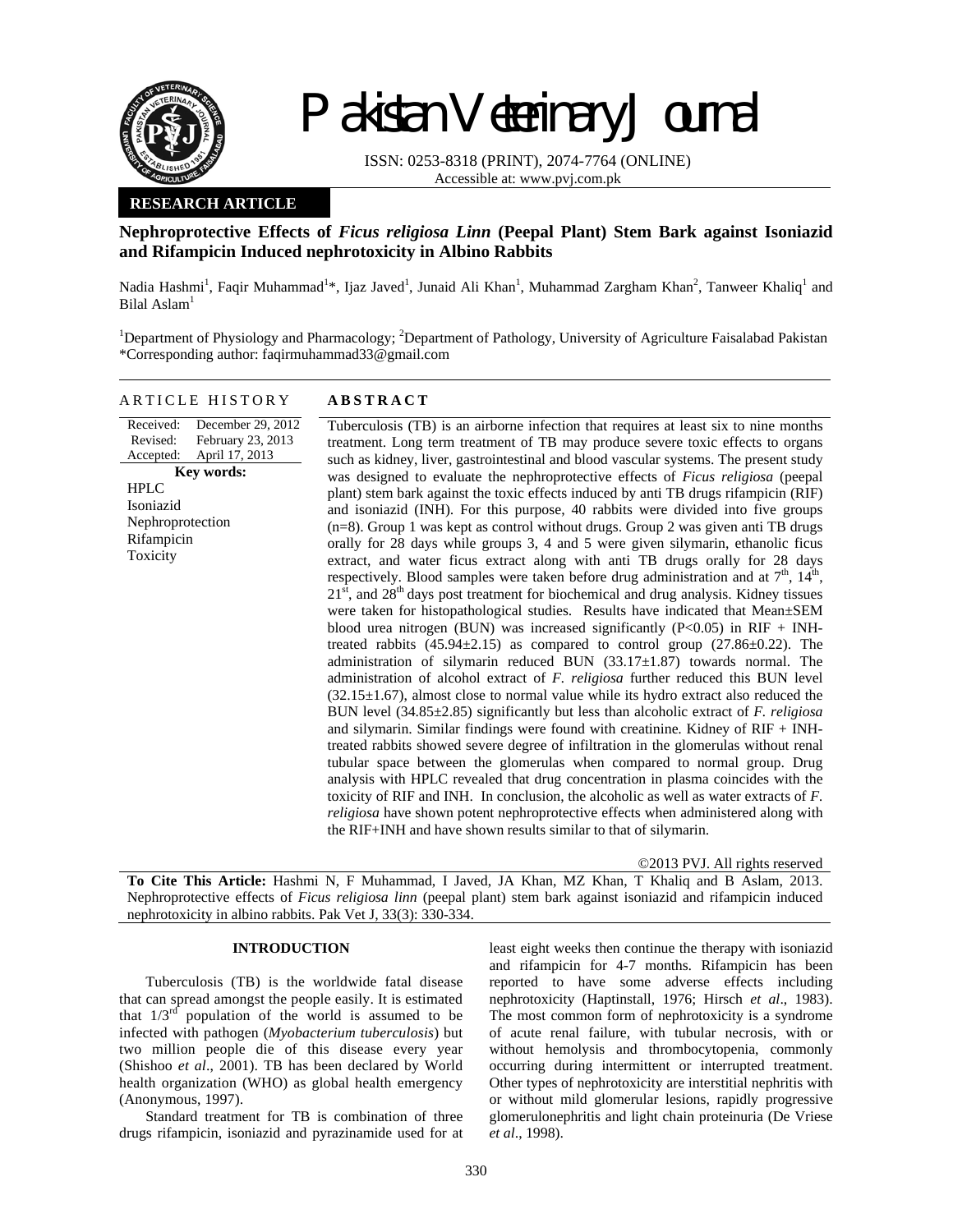Now-a-days medicinal plants are widely used to cure many diseases owing their cheapness, safety and nontoxicity in comparison to synthetic drugs (Bhawna and Kumar, 2009). *F. religiosa*, is a very common tree in Pakistan, with heart shaped long tipped green leaves and grey brown bark. The plant has phytochemical constituents that include tannins, saponins, flavonoids, and cardiac glycosides. It is native to Bengal, Central India and Sub–Himalayan tract (McFarland, 1944).

In traditional medicine *F. religiosa* has been used as carminatives, astringent, vermonicides, hypotensive, antihelminthics, stomachics and anti dysentery drugs (Trivedi *et al*., 1969). With respect to traditional medicinal uses of different parts of *F. religiosa*, bark is used for inflammation, diarrhea and burns and as antibacterial agent, leaves for wounds and skin diseases, seeds as laxative, latex for inflammation (Warrier, 1996), leaf juice for asthma, migraine and cough (Warrier, 1996; Kunwar and Bussmann, 2006) and dried fruit for TB (Khanom *et al*., 2000).

In spite of the vast pharmacological activities of this plant, its protective effects against nephrotoxicity associated with the use of antituberculosis drugs have not been documented. Hence, the present study was designed to evaluate the nephroprotective effects of this plant extract against antituberculosis drugs (Isoniazid and Rifampicin).

### **MATERIALS AND METHODS**

**Chemicals:** Pure INH (99%) and RIF (99%) were gifted by Pacific Pharmaceuticals Ltd, Lahore, Pakistan and 99% pure Silymarin was taken from Abbott laboratories, Karachi, Pakistan. All reagents used were of analytical grade.

**Plant materials:** *F. religiosa* stem bark was obtained from the vicinity of University of Agriculture Faisalabad and was authenticated by a botanist at the Department of Botany, University of Agriculture Faisalabad. Bark stem was shade dried and powdered with the help of mechanical grinder. Powder was passed through mesh sieve and placed in airtight container. Water extract was prepared by macerating the powdered stem bark of *F. religiosa* in distilled water at room temperature for 2 days and filtered with Whatman filter paper (Pandit *et al*., 2010). Ethanolic extract was prepared from the stem bark of *F. religiosa* using Soxhlet apparatus (Mounnissamy *et al*., 2010).

**Experimental protocol:** Adult albino rabbits of age (8-10 months) and weight (1300-1500 gram) were purchased from the local market in Faisalabad-Pakistan and kept at room temperature at the Department of Physiology and Pharmacology, University of Agriculture Faisalabad-Pakistan. Seasonal fodder and water were offered *ad libitum*. Forty rabbits were divided in five groups each having 8 rabbits and they were treated following the protocol as shown in Table 1.

**Biochemical analysis:** Kidney functions were assessed by blood urea nitrogen (BUN), level of creatinine in serum

using commercially available kits (Randox, Admore, Diamond, Road, Crumlin, CO., Antrim United Kingdom).

**Histopathological analysis:** At the end of experimental procedure, rabbits were euthanized with ketamine and kidney were excised and fixed in formaline and further biopsies were processed through graded concentrations of ethanol and embedded in paraffin blocks. The sections of kidney were oriented perpendicular to the plane of section in the block and 6 micrometer thick transverse sections were cut and mounted on glass slides and stained with hematoxylin and eosin. Histological examination of slides was made by Olympus PM – 10ADS automatic light microscope (Olympus optical Co., Tokyo, Japan) with a 400X objective.

Plasma drug analysis: Before and after 1, 2, 3, and 4 weeks of drug administration, blood was taken in heparinized tubes in order to determine the drug concentration in plasma with HPLC. The drug analysis of INH+RIF was performed with HPLC (Schimadzu, Germany) at central Hi-Tech laboratory, University of Agriculture Faisalabad-Pakistan. The chromatographic conditions of INH were as follows, column Shim- pack CLC-ODS (C-18), 15cm x 4.6mm, 5µm, mobile phase was isocratic (water, acetonitrile, triethylamine and acetic acid in ration of 600:400:2:1), flow rate was 1ml/min and detection UV was 333nm. The chromatographic conditions of RIF were as follows, column Shim- pack CLC-ODS (C-18), 15cm x 4.6mm, 5µm, mobile phase was isocratic (water and acetonitrile in ratio of 40:60 V/V), flow rate was 1ml/min and detection UV was 333nm.

**Statistical analysis:** The results were expressed as mean±SEM. Statistical analysis was conducted by one way analysis of variance (ANOVA) (Steel *et al*., 1997) followed by LSD (SPSS version 16) at 5% level of significance (P<0.05).

#### **RESULTS AND DISCUSSION**

Mean±SEM BUN level (mg/dl) was increased significantly  $(P<0.05)$  in RIF + INH treated rabbits  $(45.94 \pm 2.15)$  as compared to control group  $(27.86 \pm 0.22)$ . The administration of silymarin reduced BUN level (33.17±1.87) towards normal. The administration of alcoholic extract of *F. religiosa* further reduced this BUN level  $(32.15 \pm 1.67)$ , almost close to normal value, while its hydro extract also reduced the BUN level  $(34.85 \pm 2.85)$ significantly but less than alcoholic extract of *F. religiosa* and silymarin (Fig. 1).

Mean±SEM Creatinine level (mg/dl) was increased in  $RIF + INH$  treated rabbits (1.004 $\pm$ 0.040) as compared to control group  $(0.742 \pm 0.037)$ . The administration of silymarin reduced Creatinine level (0.872±0.044) towards normal. The administration of alcoholic extract of *F. religiosa* further reduced this Creatinine level  $(0.816.+0.033)$  significantly, almost close to normal value, while its hydro extract could not reduce this Creatinine level (0.938±0.026) significantly towards normal value but less than alcoholic extract of *F. religiosa* and silymarin (Fig. 2).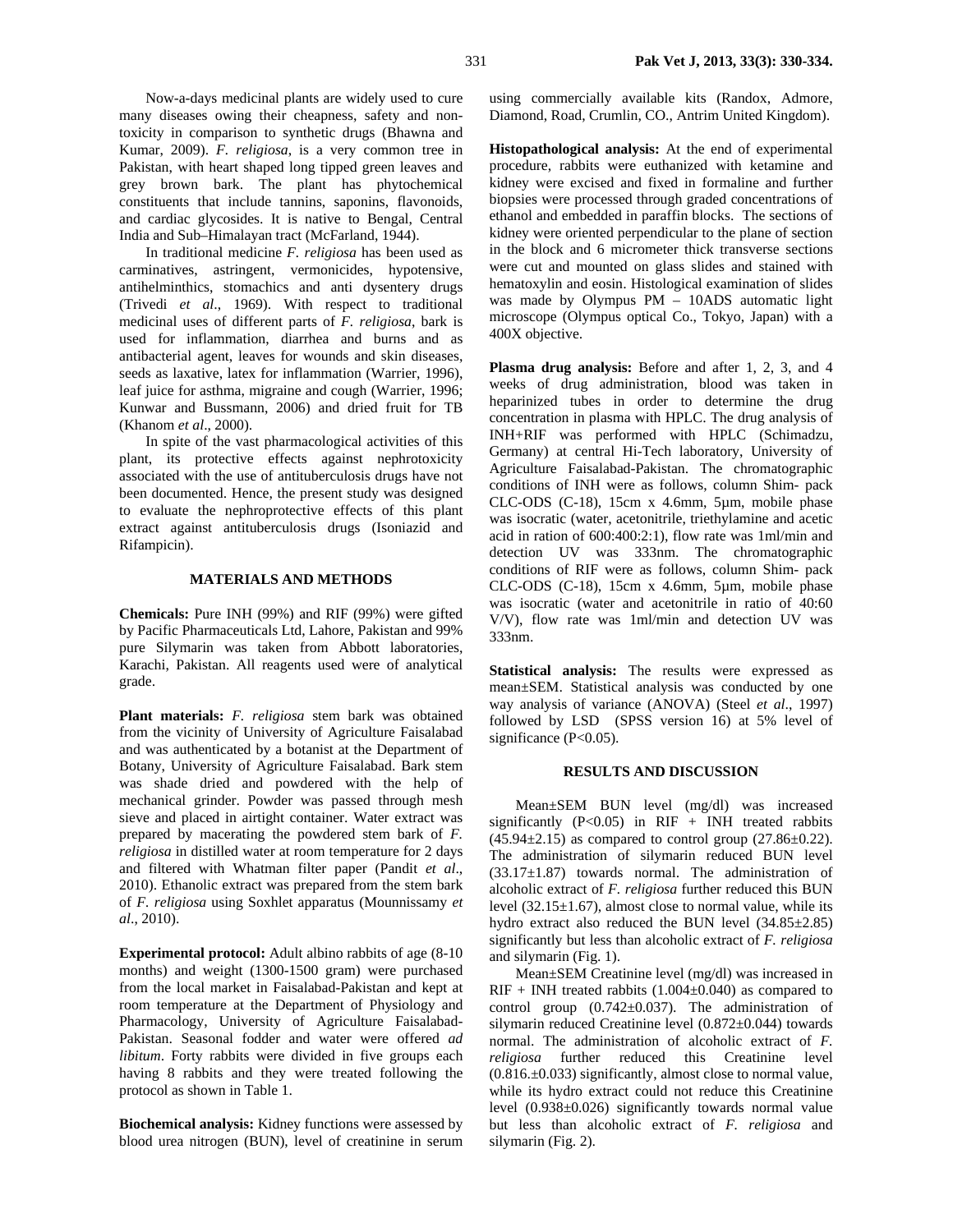Table 1: Feeding and drugs administration schedule in albino rabbits during the experimental period of 0 to 28 days<br>
Group 1: (n=8) Control animals on routine diet for 28 days. Control animals on routine diet for 28 days. Group 2:  $(n=8)$  Routine diet + Isoniazid (50mg/kg b.w.) + Rifampicin (250mg/kg b.w.) P.O. daily for 28 days as nephrototoxic drugs. Group 3: (n=8) Routine diet + Isoniazid (50mg/kg body weight b.w.) + Rifampicin (250 mg/kg body weight b.w.) as nephrotoxic drugs along with Silymarin (2.5mg/kg b.w.) as nephroprotective drug P.O. daily for 28 days Group 4: (n=8) Routine diet + Isoniazid (50mg/kg body weight b.w.) + Rifampicin (250 mg/kg body weight b.w.) as nephrotoxic drugs along with aqueous bark extract of *F. religiosa* (250mg/kg b.w.) P.O. daily for 28 days. Group 5: (n=8) Routine diet + Isoniazid (50mg/kg body weight b.w.) + Rifampicin (250 mg/kg body weight b.w.) as nephrotoxic drugs along with ethanolic bark extract of *F. religiosa* (250mg/kg b.w.) P.O. daily for 28 days.



**Fig. 1:** Mean ±SEM serum BUN level (mg/dl) in control and treated groups with per oral drugs and *F. religiosa* extracts in rabbits (n=8) for 28 days. Columns bearing same alphabets are not statistically significant  $(P < 0.05)$ .



**Fig 2:** Mean±SEM serum CREATININE level (mg/dl) in control and treated groups with per oral drugs and *F. religiosa* extracts in rabbits (n=8) for 28 days. Columns bearing same alphabets are not statistically significant (P<0.05).

Both drugs  $(RIF + INH)$  induced significant renal damage to rabbits in this study. This observation is in accordance with Renugadevi and Prabu (2009), who observed significant renal damage as evidenced from the increased level of serum urea and creatinine after oral administration of cadmium (5 mg/kg day) in rats for four weeks. The alcoholic as well as aqueous extract of *F. religiosa* successfully reduced renal damage by significantly reducing the BUN (Fig. 1) and creatinine level (Fig. 2). The higher protective potential of alcoholic extract as compared to water extract might be due to its higher concentration of active constituents of plant responsible for nephroprotective action. This evidence again is in compliance with the study of Renugadevi and Prabu (2009), who reported that co-administraion of naringenin (25 and 50 mg/(kg day) along with cadmiun (5 mg/kg day) resulted in a reversal of cadmium induced biochemical changes in kidney. Similar observations were reported by Khan and Siddique (2012), who observed that *Citharexylum spinosum* and silymarin produced significant protective effects by restoring the

concentration of serum markers such as urea, creatinine, creatinine clearance, albumin and protein.

In present studies, the histopathological findings of kidney of control group indicated that in the proximal convoluted tubules nuclei were normal in appearance, renal parenchyma was also normal in structure. Kidney of RIF + INH treated rabbits showed severe degree of infiltration in the glomerulus with-out renal tubular space between the glomerulus. There was mild to moderate congestion in the renal parenchyma, mild to moderate necrosis and nucleus are condensed in appearance as compared to control group (Fig. 3).

Renal tubular cells of RIF+INH+ silymarin treated rabbits showed mild degree of congestion, mild degree of necrosis, normal appearance of nuclei that showed protective effect of silymarin. Concomitant administration of ethanolic extract of *F. religiosa* prevented RIF+INH induced histopathological injuries in the renal tubular cells. This was evident from the normal appearance of the nuclei with no condensed nucleus. There was no necrosis, but at some places there was mild congestion (Fig. 4). Kidney tubular cells structure was normal in appearance that showed protective effect of ethanolic extract of *F. religiosa* as compared to INH+RIF treated groups. While aqueous extract treated group showed mild degree of congestion, mild degree of necrosis, at few places nucleus was condensed while at other places nucleus was normal in appearance that indicated protective effect of aqueous extract of *F. religiosa*.

Nephroprotective effects of other plants have also been reported such as naringenin (50 mg/kg/day) decreased the toxicity of cadmium and preserved the normal histological structure of the renal tissue (Renugadevi and Prabu, 2009) and *Allium ascalonicum* provided protective effects against cyclosporine induced renal damage (Wongmekiat *et al*., 2008). These results are correlated well with the earlier studies demonstrating significant renal dysfunction in patients and in the experimental animals following cyclosporine A administration (Tariq *et al*., 1999; Anjaneyulu *et al*., 2003; Burdmann *et al*., 2003; Wongmekiat and Thamprasert, 2005). Based on these studies, this might be postulated that *F. religiosa* extracts might contain active constituents responsible for nephroprotective potential. This plant has phytochemical constituents such as tannins, saponins, flavonoids, and glycosides (Warrier, 1996; Kunwar *et al*., 2006) that might be responsible for nephroprotective activity also.

The relationship of plasma drug concentration along with the biochemical and histopathological findings in drug induced nephrotoxicity has not been reported yet, so our study is first of its kind to observe this relationship. Drug analysis with HPLC method indicated that INH and RIF concentrations were higher at  $4<sup>th</sup>$  week as compared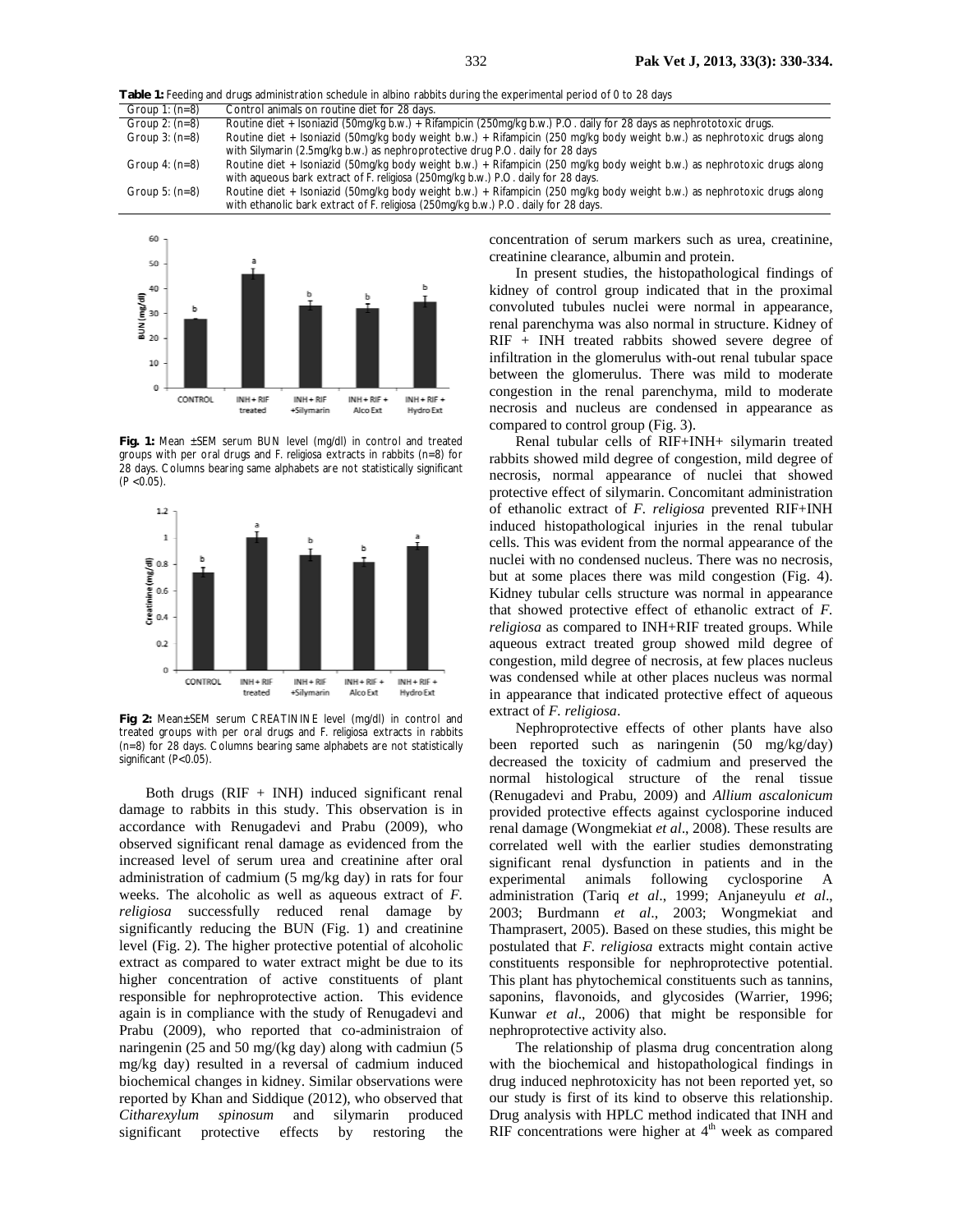**Table 2:** High Performance Liquid Chromatography (HPLC) analysis of Isoniazid and Rifampicin

| Groups                                          | INH concentration               | INH concentration at      | RIF concentration at $2nd$ | RIF concentration at 4th |
|-------------------------------------------------|---------------------------------|---------------------------|----------------------------|--------------------------|
|                                                 | at 2 <sup>nd</sup> Week (µq/ml) | $4th$ Week ( $\mu q/ml$ ) | Week (µg/ml)               | Week (µg/ml)             |
| $RIF+IMH$                                       | 17.25                           | 35.40                     | 21.27                      | 40.97                    |
| $RIF+IMH+Silymarin$                             | 13.66                           | 17.26                     | 15.69                      | 20.13                    |
| RIF+INH+Alcoholic extract of <i>F.religiosa</i> | 25.31                           | 12.76                     | 42.53                      | 27.89                    |
| RIF+INH + Water extract of <i>F. religiosa</i>  | 8.93                            | 10.38                     | 7.50                       | 10.56                    |



**Fig. 3:** Kidney of rabbit treated with INH 50 mg/kg per body weight + RIF 250 mg/kg per body weight with daily oral administration for 28 days (H & E, 400x).



**Fig. 4:** Kidney of rabbit treated with RIF 250 mg/kg body weight + INH 50mg/kg body weight + ethanolic extract of *F. religiosa* 250mg/kg body weight with daily oral administration for 28 days (H & E, 400x).

to  $2<sup>nd</sup>$  week in RIF + INH treated group (Table 2). This is probably due to accumulation of drug in the body over the period of time. Since the half life of RIF is 1.5-5 hours and INH is 1-4 hours (Brunton *et al*., 2006), so after 24 hours, the considerable amount of drug may be retained in the body tissues and can cause toxicity in the target organs especially kidney. This observation is confirmed with the increased level of BUN and creatinine in this treated group in our study. Almost the same trend of drug concentration was observed in silymarin treated group but with less concentration. This was probably due to the protective effect of silymarin on these drug induced toxicity as evidenced by reduced value of biochemical parameters. In group that has been co-administered with alcoholic extract of *F. religiosa* along with the RIF+INH, both drugs concentration (RIF+INH) was higher at 2<sup>nd</sup> week that was decreased at  $4<sup>th</sup>$  week of drug administration. This was probably due to the effect of plant extract on diuresis (Joseph and Raj, 2010), therefore,

this can be postulated that this plant extract has increased the urinary excretion of these drugs thus reducing the concentration of the drugs at 4<sup>th</sup> week. This observation is supported by the biochemical and histopathological changes in this group of animals as BUN and creatinine were significantly reduced and microscopic picture of nephron was improved as compared to the control. Similar observations were observed with water extract of the plant but with less frequency as compared to the alcoholic extract of the plant.

**Conclusion:** It was concluded that RIF+INH cause nephrotoxicity in rabbits. The present study has shown that if some nephroprotective agents such as silymarin administered along with the RIF+INH then the toxic effects of these drugs can be minimized. The alcoholic as well as water extracts of *F. religiosa* stem bark have shown potent nephroprotective effects when administered along with the RIF+INH and have shown results similar to that of silymarin. In this study, alcoholic extract was found to be more effective as compared to water extract.

#### **REFERENCES**

- Anjaneyulu M, N Tirkey and K Chopra, 2003. Attenuation of cyclosporine-induced renal dysfunction by catechin: possible antioxidant mechanism. Renal Fail, 25: 691-707.
- Anonymous X, 1997. The resurgence of tuberculosis: a call for commitment. General policy topics WHO. Drug Info, 5: 39-40.
- Bhawna S and SU Kumar, 2009. Hepatoprotective activity of some indigenous plants. Int J Pharm Tech, 1: 1330-1334.
- Brunton LL, JS Lazo and KL Parker, 2006. Goodman and Gillman's Pharmacological Basis of therapeutics. 11<sup>th</sup> Ed., Mc Graw Hill, New York, USA.
- Burdmann EA, TF Andoh, L Yu and WM Bennett, 2003. Cyclosporine nephrotoxicity. Semin Nephrol, 23: 465-476.
- De Vriese AS, DL Robbrecht, RC Vanholder, DP Vogelaers and NH Lameire, 1998. Rifampicin- associated acute renal failure: Pathophysiologic, immunologic and clinical features. Am J Kidney Dis, 31: 108-115*.*
- Haptinstall RH, 1976. Interstitial nephritis. Am J Pathol, 83: 214-236.
- Hirsch DJ, FJ Bia, M Kashgarian and MJ Bia, 1983. Rapidly progressive glomerulonephritis during antituberculous therapy. Am J Nephrol, 3: 7-10.
- Joseph B and SJ Raj, 2010. Phytopharmacological and phytochemical properties of three ficus species - an overview. Int J Pharma Bio Sci, 1: 246-253.
- Khan MR and F Siddique, 2012. Antioxidant effects of *Citharexylum spinosum* in CCl4 induced nephrotoxicity in rat. Exp Toxicol Pathol, 64: 349-355.
- Khanom F, H Kayahara and K Tadasa, 2000. Biosci Biotechnol Biochem*,*  64: 837-840.
- Kunwar RM and RW Bussmann, 2006. *Ficus* (fig) species in Nepal: a review of diversity and indigenous uses. Lyonia-J Ecol Appl, 11: 85-97.
- McFarland GB, 1944. Thai-English Dictionary. Stanford University press, Stanford, California, USA pp: 601.
- Mounnissamy VM, S Kavimani, G Sankari, SD Quine and K Subramani, 2010. Evaluation of acute and sub-acute toxicity of ethanol extracts of *Cansjerarheedi* J Gmelin (opiliaceae). J Brewing Distilling, 1: 11-14.
- Pandit R, A Phadke and A Jagtap, 2010. Antidiabetic effect of *Ficus religiosa* extract in streptozotocin induced diabetic rats. J Ethnopharm, 128: 462-466.